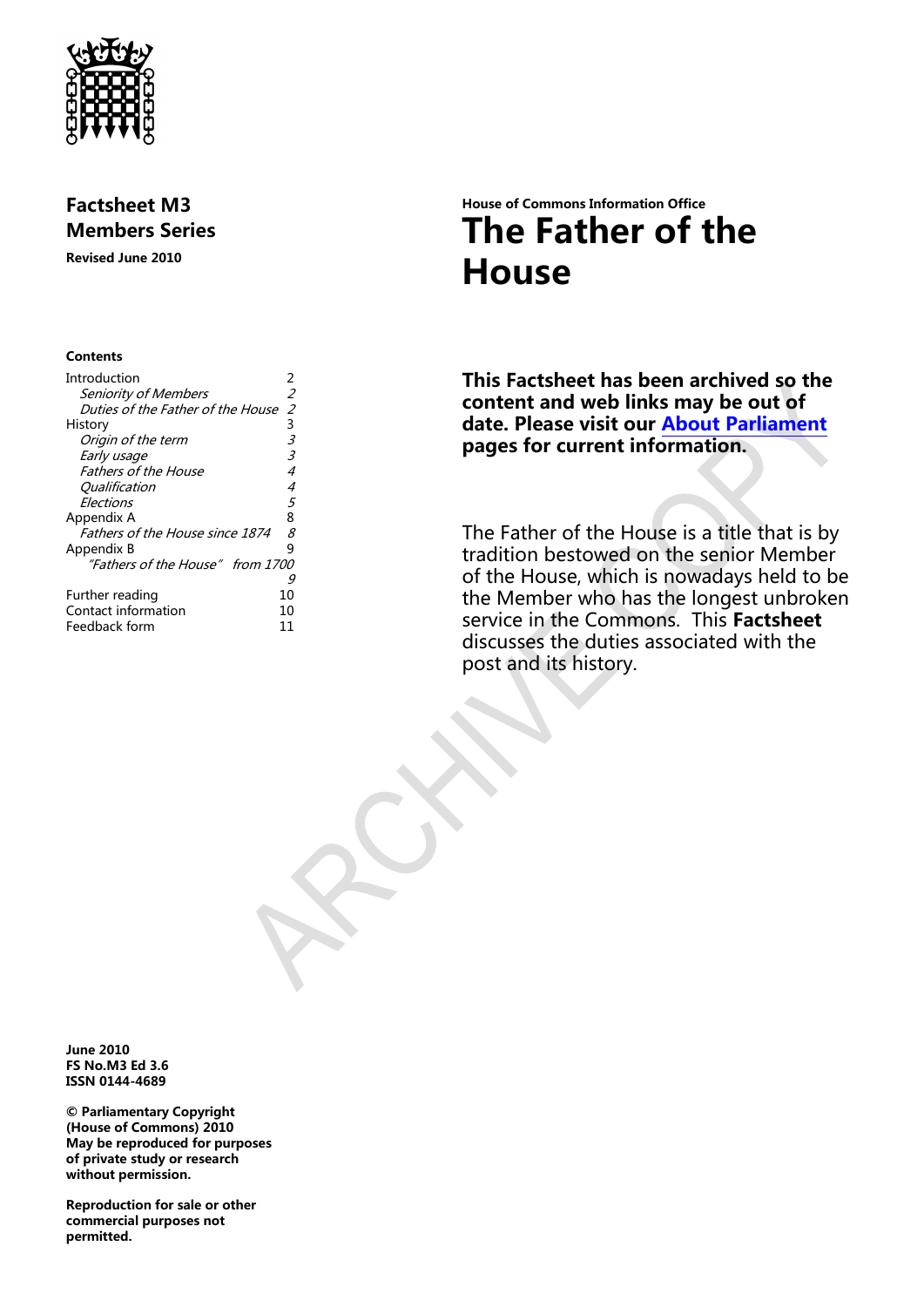## <span id="page-1-0"></span>**Introduction**

The title of Father of the House is held by the Member who has the longest unbroken service in the House of Commons. Currently the Father of the House is Sir Peter Tapsell who was first elected in October 1959 and has served continuously since 1966.

The term Father of the House is not defined in House of Commons Standing Orders, although Standing Order No 1 uses the same qualification. This Standing Order determines who presides over the House at the Election of a Speaker at the beginning of a Parliament or if the previous Speaker has ceased to be a Member of the House (see **Factsheet** M2):

(1) Whenever it is necessary to proceed forthwith to the choice of a new Speaker in consequence of the Speaker having ceased for any reason to be a Member of this House, the chair shall be taken by that Member, present in the House and not being a Minister of the Crown, who has served for the longest period continuously as a Member of this House.

This is the sole duty of the Father of the House under House of Commons Standing Orders although there are unofficial duties that he may be called upon to perform (see below). Occasionally the Father has been a Minister, who therefore would be excluded from presiding at the Election of a Speaker under the provisions of the Standing Order.

#### <span id="page-1-1"></span>**Seniority of Members**

If two or more Members enter the House at the same Election, each with unbroken service, their seniority is determined by the date and/or time they took the Oath. After the 1983 General Election, two Members remained who had been first elected in 1945 and had continuous service. Mr (later Sir then Lord) James Callaghan took the Oath on 2 August 1945, Mr Hugh Fraser took the Oath on 15 August 1945. Mr Callaghan therefore assumed the title of Father.

After the 1987 Election, both Sir Bernard Braine and Mr (later Sir) Edward Heath had been elected in 1950. On 2 March 1950, new Members were asked to report for oath-taking at different hours according to the initial letter of their surnames, and as a result Sir Bernard Braine took the Oath around 5.45 pm, and Mr Edward Heath took the Oath around 6.50 pm. Therefore, Sir Bernard Braine became Father in 1987. Mr Michael Foot had been elected in 1945, but he had a gap in service. Tony Benn and Julian Amery also entered the House in 1950, but did not have continuous service. Sir Edward Heath became Father of the House after Sir Bernard Braine's retirement in 1992 and was succeeded by Tam Dalyell on the occasion of his own retirement in 2001. The current Father of the House is Sir Peter Tapsell who succeeded after Alan Williams stood down at the 2010 General Election.

#### <span id="page-1-2"></span>**Duties of the Father of the House**

Since 1945, the Father of the House has generally, but not always, been a member of the Select Committee on Privileges, although the committee has always included a long serving Member. On certain occasions the Father of the House may also be called upon to: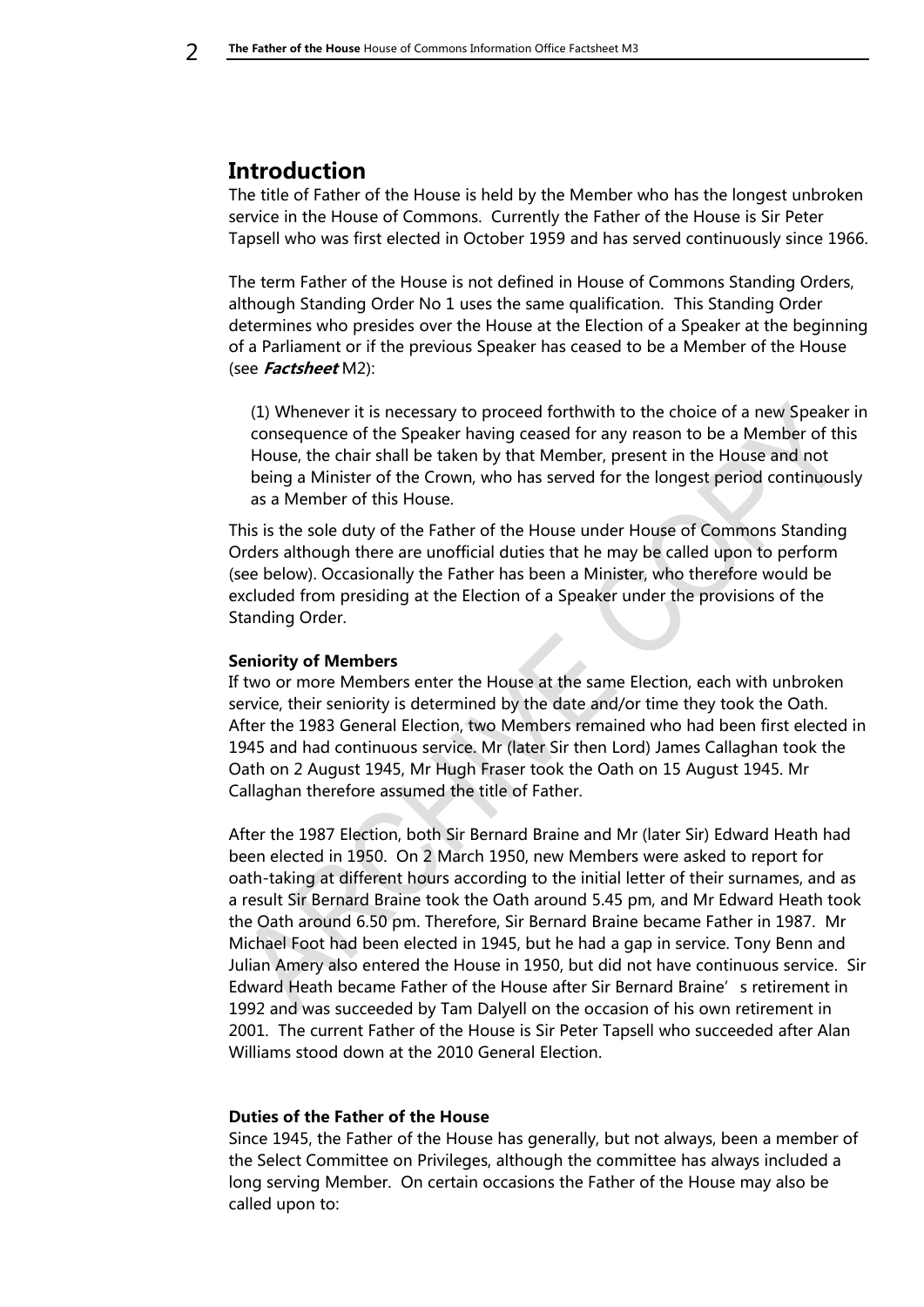- Move or speak in motions of a ceremonial nature in the House.
- Debates where historical precedents are required as evidence.
- Debates where a historical perspective may be required.
- If the House agrees a Resolution to present a congratulatory address, he may well be made part of the group appointed to `wait upon' the person concerned.



Sir Peter Tapsell MP, the current Father of the House, swearing in

## <span id="page-2-0"></span>**History**

#### <span id="page-2-1"></span>**Origin of the term**

The description "Father of the House" was probably an inexact term at first and does not appear to have deep historical roots. The word "father" was sometimes used to denote a senior member of the fellowship of Oxbridge (i.e. Oxford and Cambridge Universities) colleges, and in certain learned societies and associations. Therefore, it may have come to apply informally to senior Members of the House of Commons.

#### <span id="page-2-2"></span>**Early usage**

**1816** A reference to the term is in an engraved portrait of Whitshed Keen MP by Charles Picart, dated 1 February 1816, and subtitled "Father of the House of Commons". This example only became known in 1990 through the discovery of a printing plate in a shed in Downham, Norfolk.

**1852** Disraeli, in his biography of Lord George Bentinck (Vol.I, p.9) describes Joseph Hume as "still the most hard-working Member of the House, of which he is now father".

**1853** The grand-daughter of Benjamin Bathurst MP referred to him (in the memoirs of her father, Dr Henry Bathurst) as "father of the House of Commons, whilst his brother, Earl Bathurst, was the father of the House of Lords". Benjamin Bathurst was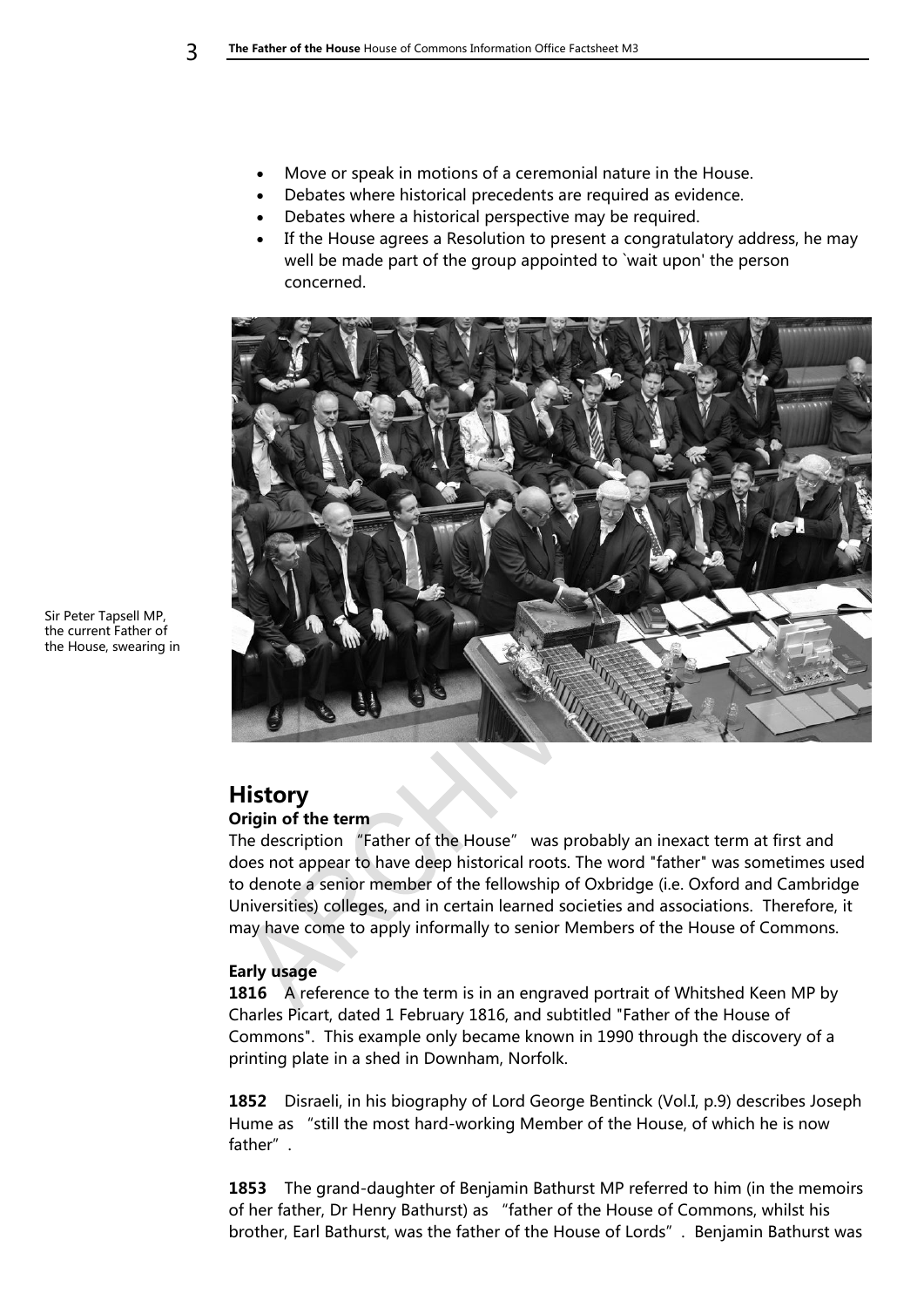an MP from 1713 to 1767.

**1862** In the obituary of Sir Charles Burrell, in the Gentleman's Magazine (March 1862), he is described as the "father" of the House of Commons, the inverted commas possibly indicating the informality of the description.

**1888** In Sir Henry Lucy's Diary of the Salisbury Parliament for 10 June 1888 (published in book form in 1892), Mr C R M Talbot (noted as a tall, elderly gentleman ... wearing a long woollen comforter) is described as "father of the House of Commons".

**1893** In a report in the Daily Telegraph of 8 July 1893, the Rt Hon Charles Villiers was described as Father of the House in a report of the theft of his watch.

#### <span id="page-3-0"></span>**Fathers of the House**

A list of Fathers of the House over the last 110 years is given in Appendix A, but various commentators have attempted to draw up lists of Fathers as far back as 1700. Long-serving Members were probably called upon to share the depth of their experience as far back as 1700, but there is no evidence which suggests that the phrase "Father of the House" was recognised or indeed in use before the 19th century. A list of senior Members is given at Appendix B for the time up to the mid-19th century, but readers are referred to the disclaimer at the head of it.

The list of Fathers during the twentieth century includes many distinguished politicians. The list includes five ex-Prime Ministers:

Sir Henry Campbell-Bannerman David Lloyd George Sir Winston Churchill Sir James Callaghan Sir Edward Heath

The list also includes others who attained Cabinet rank, for example:

R A Butler Earl Winterton Sir Michael Hicks-Beach

Sir Hugh O'Neill had been Speaker of the Northern Ireland Parliament, and several others Fathers had held ministerial office. Since World War II, all Fathers with two exceptions (John Parker and Tam Dalyell) have been Privy Counsellors.

#### <span id="page-3-1"></span>**Qualification**

It is unclear as to what qualification was used for the Father of the House in the past. There are four obvious ways to calculate qualification:

- 1. The oldest Member
- 2. The Member with the longest aggregate service.
- 3. The Member with the longest unbroken service.
- 4. The Member who entered the House longest ago, but may have had broken service.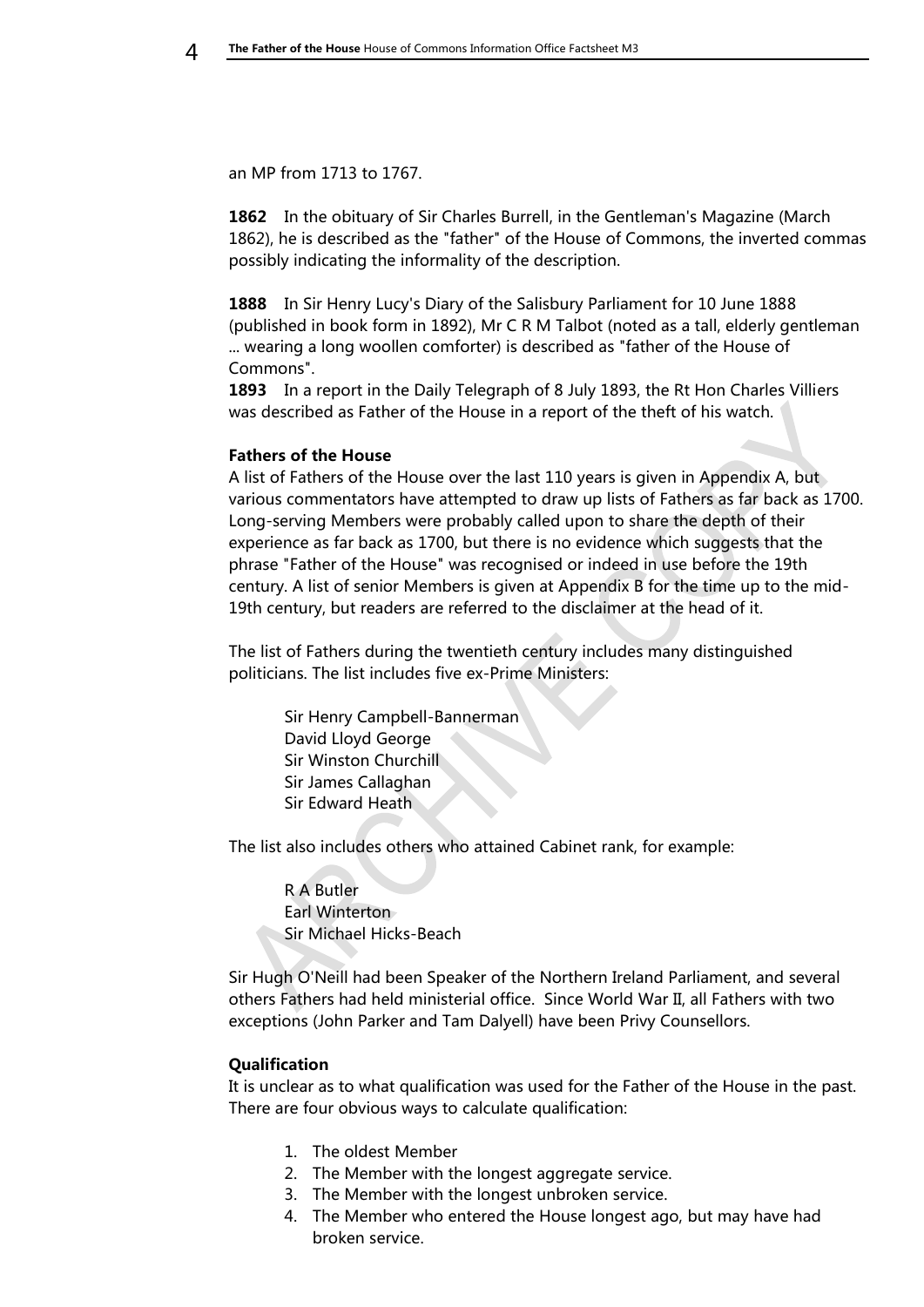The third way of calculating qualification is now and was generally considered the correct method throughout the last century. However, it appears that at some time in the 19th century the oldest Member may have generally assumed the title.

Looking at historical examples of the appointment of Father of the House it is clear that there were no exact qualifications for the office and that a combination of the above methods was used. Clearly, the rules of qualification for being Father of the House have changed over time. The method used in the early years is uncertain, but in 1898 a newspaper recorded:

"The House decided informally that the fatherhood rested with whoever had been longest in the House irrespective of constituencies represented."

There has been some question about the calculation of service by continuity, both of time and constituency. The question was certainly not decided on the floor of the House; we assume opinions were canvassed, possibly via the Whips. Some examples to illustrate this are:

- Joseph Hume was 75 years old in 1852 but had only 40 years' broken service compared with the 46 of George Granville Harcourt and Sir Charles Burrell. He would not by modern day convention have ever become Father of the House.
- In 1898 Sir John Mowbray, aged 83, had been recognised Father rather than W W Beach, aged 72, even though Mowbray's service was continuous only from 1868 whereas Beach's had dated back to 1853. In 1899, however, after the "decision" mentioned above, W W Beach succeeded rather than Sir James Fergusson, who entered the House three years before Beach, (though he was 7 years younger), but who had a significant break of service.
- Even as late as 1952 there seems to have been some doubt on the seniority question, since Sir Hugh O'Neill retired "without having accepted the description of Father of the House". His successor, Mr David Grenfell, wrote that he was "next in order of seniority". The difficulty in both 1951 and 1952 was probably that the Prime Minister, Churchill, had served since 1900, with breaks in 1908 and between November 1922 and October 1924, whereas Sir Hugh and Mr Grenfell had continuous service, but only since 1915 and 1922 respectively. Churchill was also older, by several years. It was not, however, until 1959 that Churchill, at almost 85, actually became Father.

#### <span id="page-4-0"></span>**Elections**

There are indications that the Father of the House may have been elected at some point. Sir John Mowbray, Father of the House in 1898 and 1899 wrote:

"...the feeling of the House is very much in my favour"

and records another Member saying

"...I shall vote against you on one ground only".

In the 20th Century, there is no evidence that the post was subject to the approval of the House. There are a variety of explanations that demonstrate why there appeared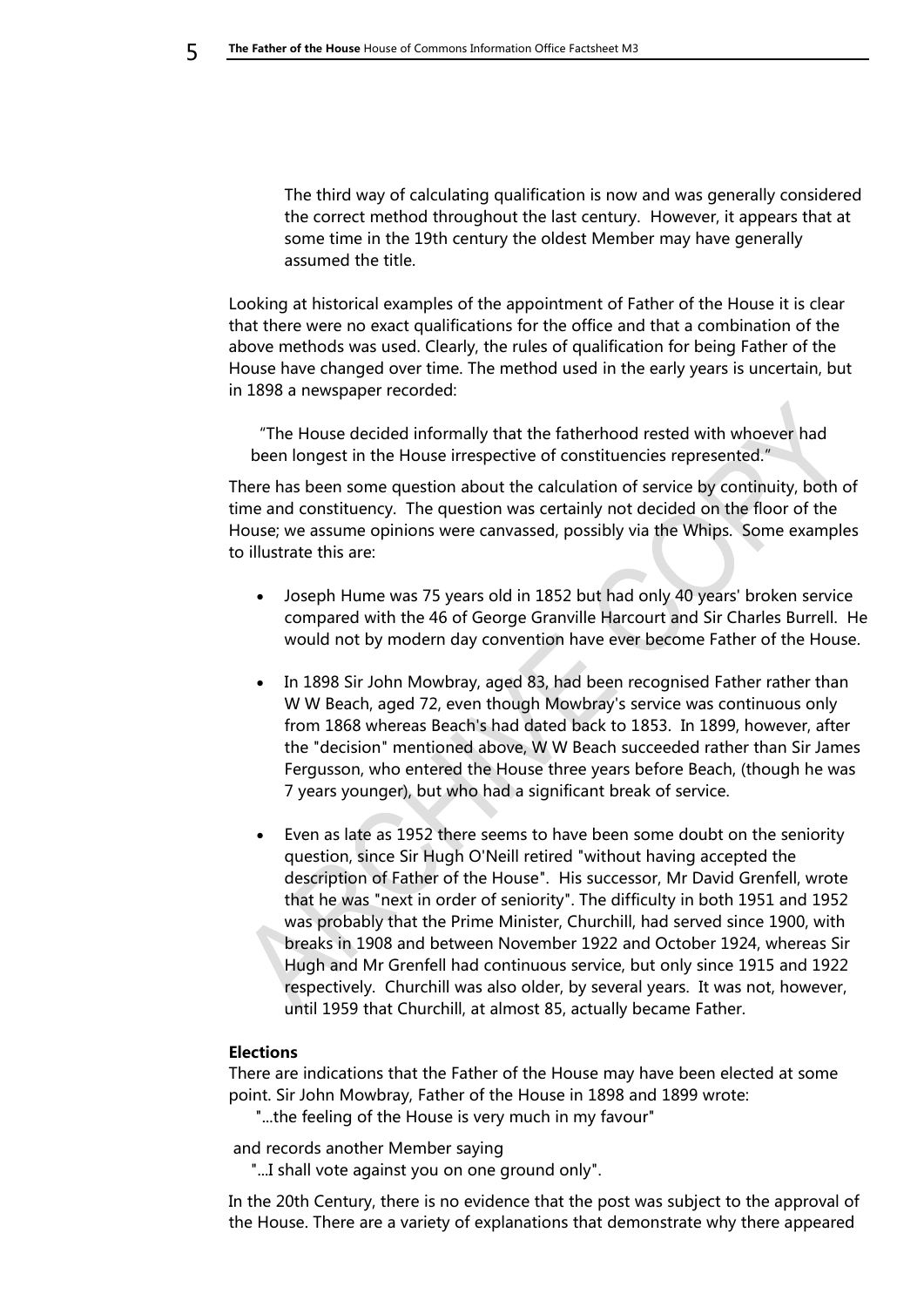to be no exact qualification to be Father of the House:

If the post was subject to election during the nineteenth century, or, more importantly, if the oldest Member had taken the title, it would account for the fact that most early sources name various people as Father. Their service does not appear to demonstrate a continuity of qualifications for the post during these early years.

Another factor to consider is that before civil registration started in the late 1830s it was sometimes difficult to calculate someone' s exact age. Also, it may be that the title was accorded to the most senior Member present at the time; many Members in the old days never or virtually never came to Westminster so this factor may have excluded the rightful Father of House.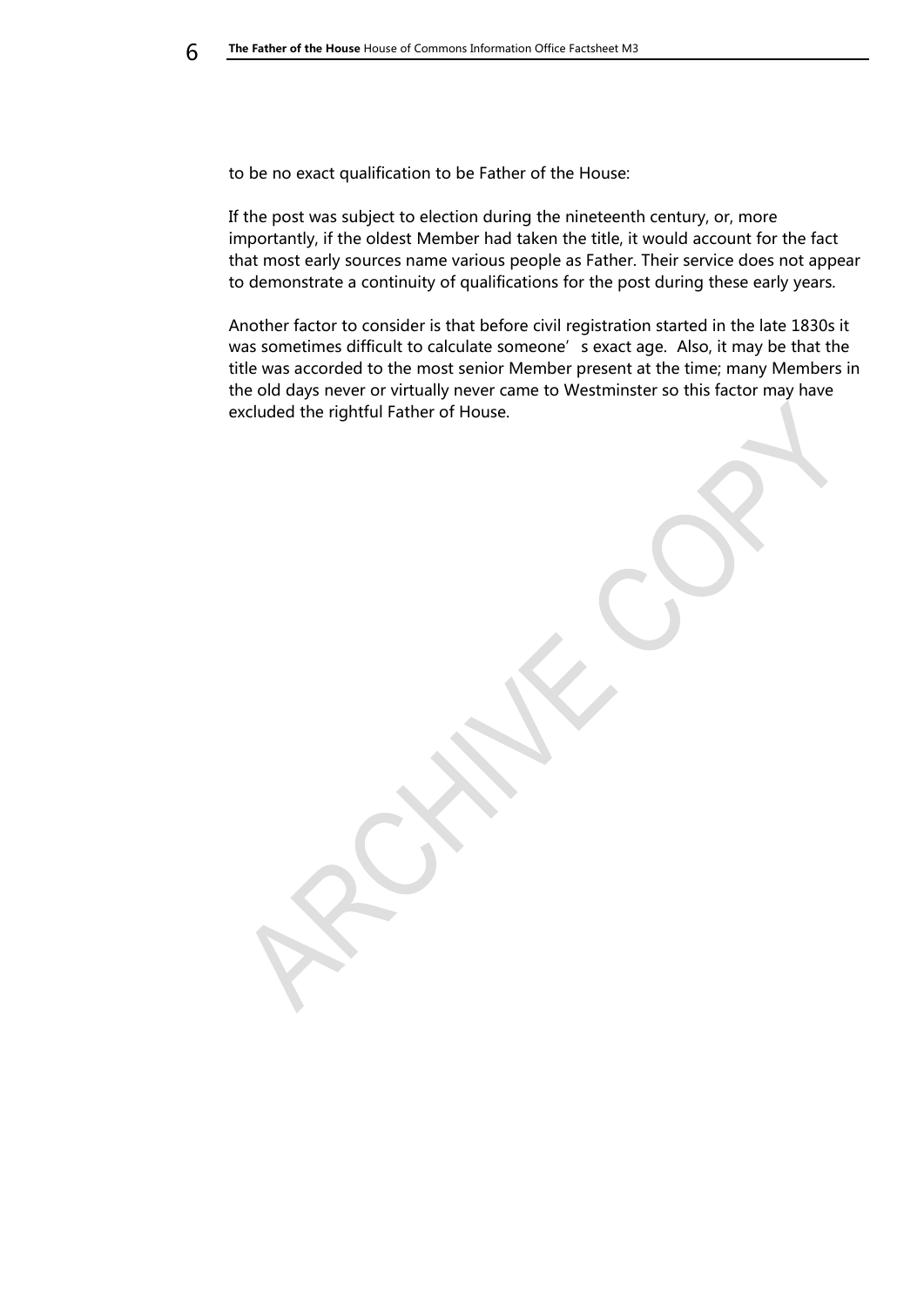

Christopher Rice Mandel Talbot, Father of the House, 1874-90 from an autographed and inscribed photograph dated 1883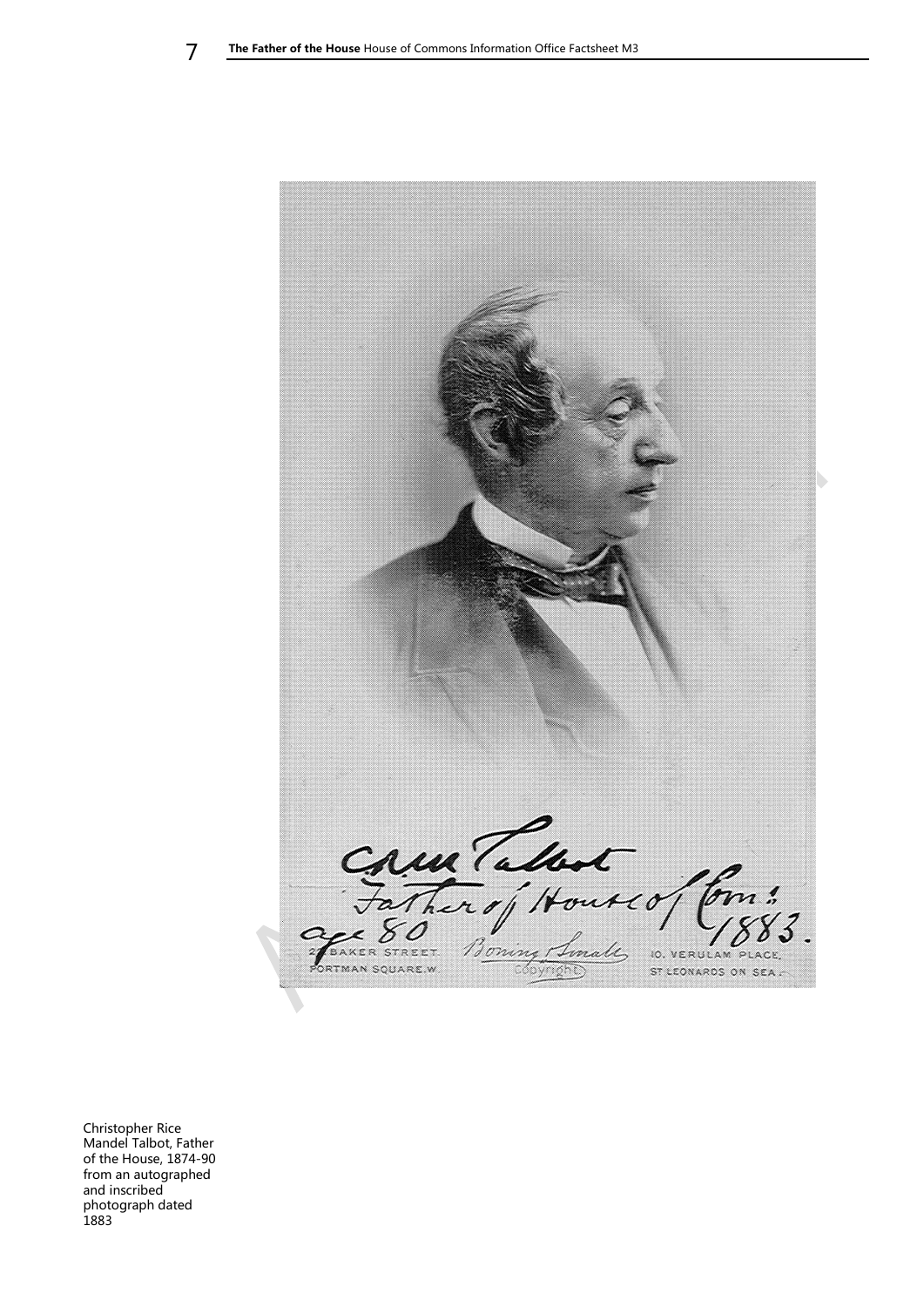### <span id="page-7-1"></span><span id="page-7-0"></span>**Appendix A Fathers of the House since 1874**

| Years as Father | <b>Father</b>                             | <b>Date Entered House</b> |
|-----------------|-------------------------------------------|---------------------------|
|                 |                                           |                           |
| 1874 - 90       | Christopher Talbot                        | 1830                      |
| 1890 - 98       | <b>Charles Villiers</b>                   | 1835                      |
| 1898 - 99       | Sir John Mowbray                          | 1868                      |
| 1899 - 1901     | <b>William Wither Beach</b>               | 1857                      |
| 1901 - 06       | Sir Michael Hicks-Beach <sup>1</sup>      | 1864                      |
| 1906 - 07       | George Henry Finch                        | 1867                      |
| 1907 - 08       | Sir Henry Campbell-Bannerman <sup>2</sup> | 1868                      |
| 1908 - 10       | Sir John Kennaway                         | 1870                      |
| $1910 - 18$     | <b>Thomas Burt</b>                        | 1874                      |
| 1918 - 29       | Thomas Power O'Connor                     | 1885                      |
| 1929 - 44       | David Lloyd George                        | 1890                      |
| $1945 - 51$     | Earl Winterton                            | 1904                      |
| $1951 - 52$     | Sir Hugh O'Neill                          | 1915                      |
| 1952 - 59       | David Grenfell                            | 1922                      |
| 1959 - 64       | <b>Sir Winston Churchill</b>              | 1900, 1908, 1924          |
| $1964 - 65$     | <b>Richard Austen Butler</b>              | 1929                      |
| 1965 - 74       | Sir Robin Turton                          | 1929                      |
| 1974 - 79       | George Strauss                            | 1929, 1934                |
| 1979 - 83       | John Parker                               | 1935                      |
| 1983 - 87       | Sir James Callaghan                       | 1945                      |
| 1987 - 92       | <b>Sir Bernard Braine</b>                 | 1950                      |
| 1992 - 2001     | <b>Sir Edward Heath</b>                   | 1950                      |
| $2001 - 2005$   | <b>Tam Dalyell</b>                        | 1962                      |
| 2005 - 2010     | <b>Alan Williams</b>                      | 1964                      |
| $2010 -$        | Sir Peter Tapsell                         | 1959, 1966                |
|                 |                                           |                           |
|                 |                                           |                           |
|                 |                                           |                           |
|                 |                                           |                           |
|                 |                                           |                           |
|                 |                                           |                           |
|                 |                                           |                           |
|                 |                                           |                           |

-

<sup>&</sup>lt;sup>1</sup> Hicks-Beach was Chancellor of the Exchequer during part of the time.

 $2$  Campbell-Bannerman was Prime Minister and Father of the House at the same time.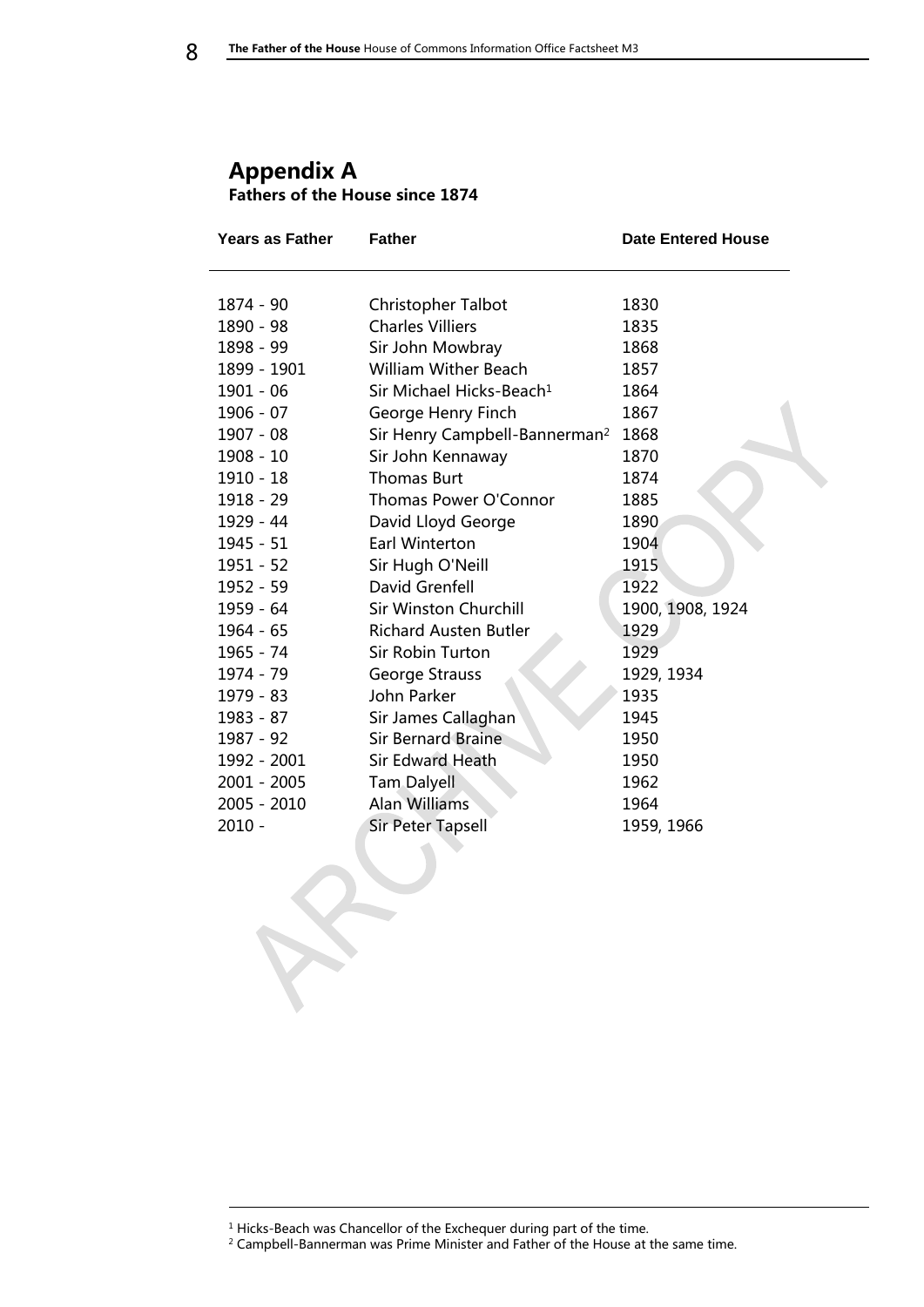## <span id="page-8-0"></span>**Appendix B**

### <span id="page-8-1"></span>**"Fathers of the House" from 1700**

Calculated in 1907 by Alfred Beaven, the following is a list of senior Members from the beginning of the eighteenth century, it was compiled according to the modern method of choosing the Father of the House, i.e., unbroken service. The period of this unbroken service is given after the name. The writer has seen no evidence (except in the case of Sir C. Burrell) that these Members were actually recognised as Father of the House, and as mentioned above, has encountered several other names apparently reckoned by contemporaries to have been 'Father'.

| <b>Members Name</b>                  | <b>Period of Unbroken Service</b> |
|--------------------------------------|-----------------------------------|
| Sir J Fagg                           | 1654 - 1701                       |
| <b>T</b> Turgis                      | 1659 - 1702                       |
| Sir C Musgrave                       | 1661 - 1704                       |
| <b>T Strangways</b>                  | 1673 - 1713                       |
| Sir R Onslow                         | 1679 - 1716                       |
| <b>General Erle</b>                  | 1679 - March 1718                 |
| E Vaughan                            | 1679 - December 1718              |
| R Vaughan                            | 1685 - 1724                       |
| Lord W Powlett                       | 1689 - 1729                       |
| Sir J Isham                          | 1694 - 1730                       |
| Sir C Turner                         | 1695 - 1738                       |
| Sir R Bradshaigh                     | 1695 - February 1747              |
| E Ashe                               | 1695 - June 1747                  |
| T Cartwright                         | 1701 - 1748                       |
| R Shuttleworth                       | 1705 - 1749                       |
| P Gybbon                             | 1707 - 1762                       |
| Sir J Rushout                        | 1713 - 1768                       |
| W Aislabie                           | 1721 - 1781                       |
| C Scudamore                          | 1733 - 1782                       |
| Earl Nugent                          | 1741 - 1784                       |
| Sir C Frederick                      | 1741 - 1784                       |
| W Ellis                              | 1741 - 1790                       |
| W Drake                              | 1746 - 1796                       |
| Sir P Stephens                       | 1759 - 1806                       |
| C Tudway                             | 1761 - 1815                       |
| Sir J Aubrey                         | 1768 - 1826                       |
| S Smith                              | 1788 - 1832                       |
| G Byng                               | 1790 - 1847                       |
| C Wynn                               | 1799 - 1850                       |
| <b>G Harcourt</b>                    | 1806 - 1861                       |
| Sir C Burrell                        | 1806 - 1862                       |
| Hon H Lowther                        | 1812 - 1867                       |
| <b>T</b> Williams                    | 1820 - 1868                       |
| H Lowry Corry                        | 1825 - 1873                       |
| Hon G Forester                       | 1828 - 1874                       |
| Source: The Times (9 September 1907) |                                   |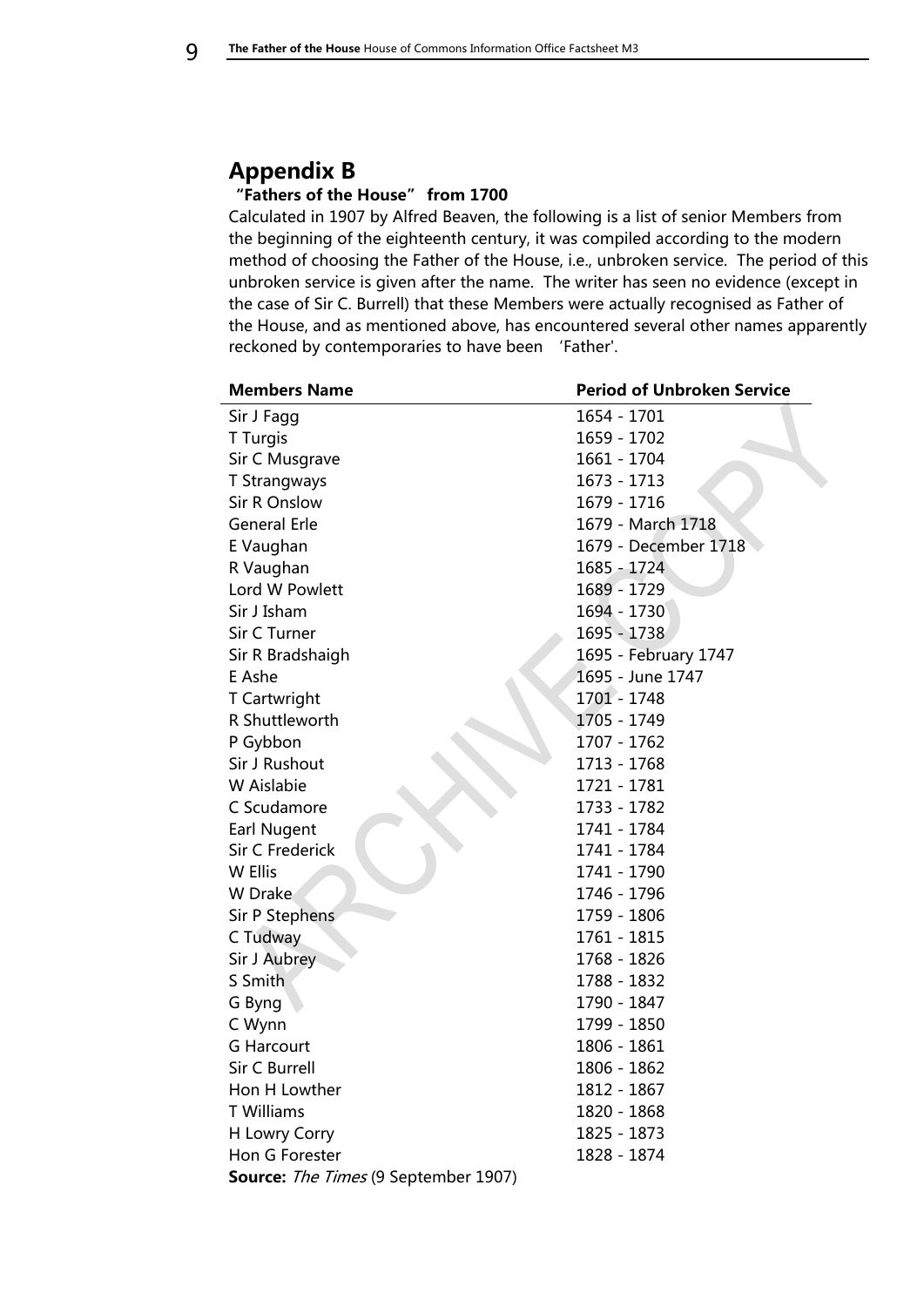## <span id="page-9-0"></span>**Further reading**

Father of the House: fifty years in politics John Parker 1982

## <span id="page-9-1"></span>**Contact information**

House of Commons Information Office House of Commons London SW1A 2TT Phone 020 7219 4272 Fax 020 7219 5839 hcinfo@parliament.uk www.parliament.uk

House of Lords Information Office House of Lords London SW1A 0PW Phone 020 7219 3107 Fax 020 7219 0620 hlinfo@parliament.uk

Education Service Houses of Parliament London SW1A 2TT Phone 020 7219 4496 education@parliament.uk www.parliament.uk/education

Parliamentary Archives Houses of Parliament London SW1A 0PW Phone 020 7219 3074 Fax 020 7219 2570 Email archives@parliament.uk

Parliamentary Bookshop 12 Bridge Street Parliament Square London SW1A 2JX Phone 020 7219 3890 Fax 020 7219 3866 bookshop@parliament.uk